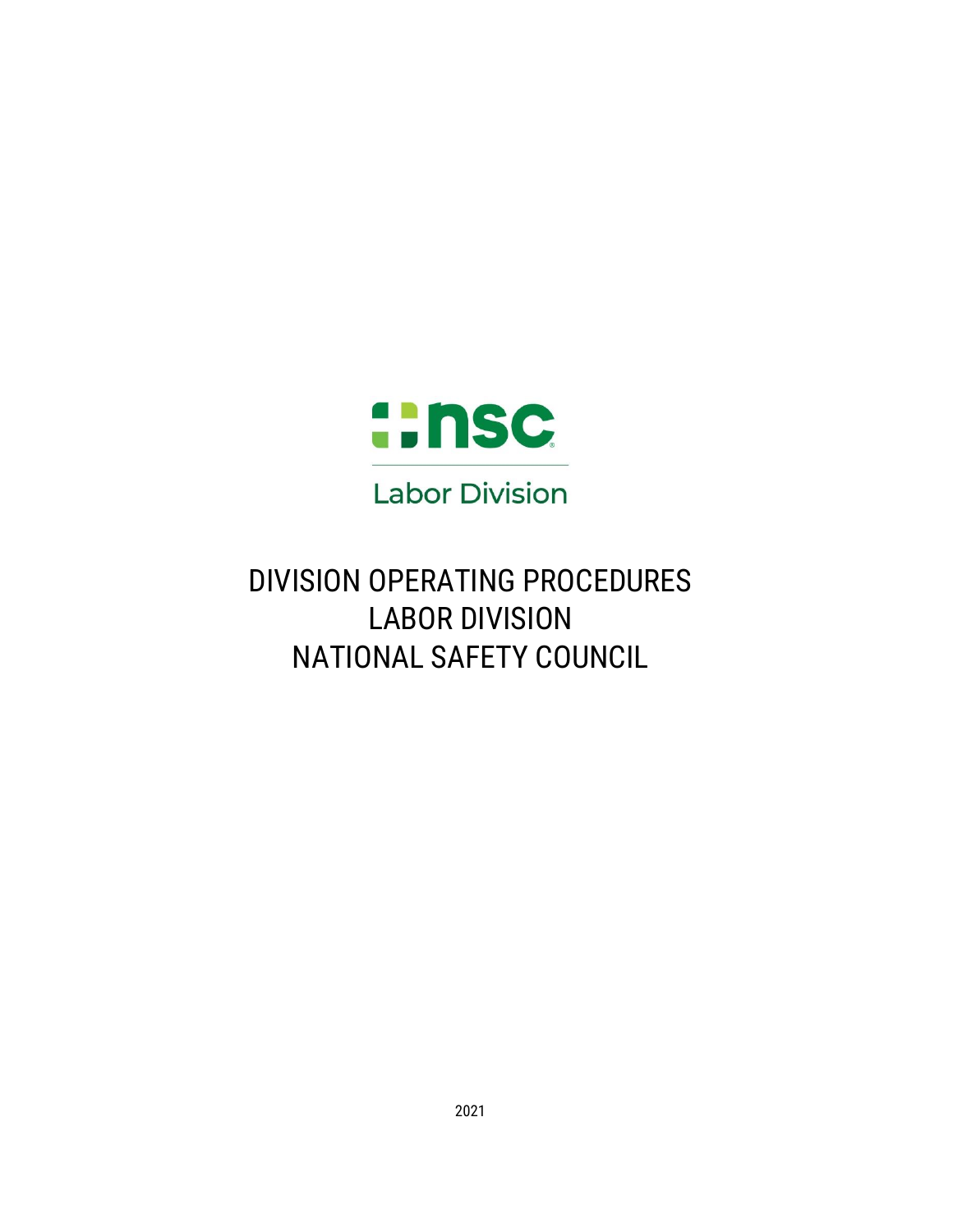## **Table of Contents**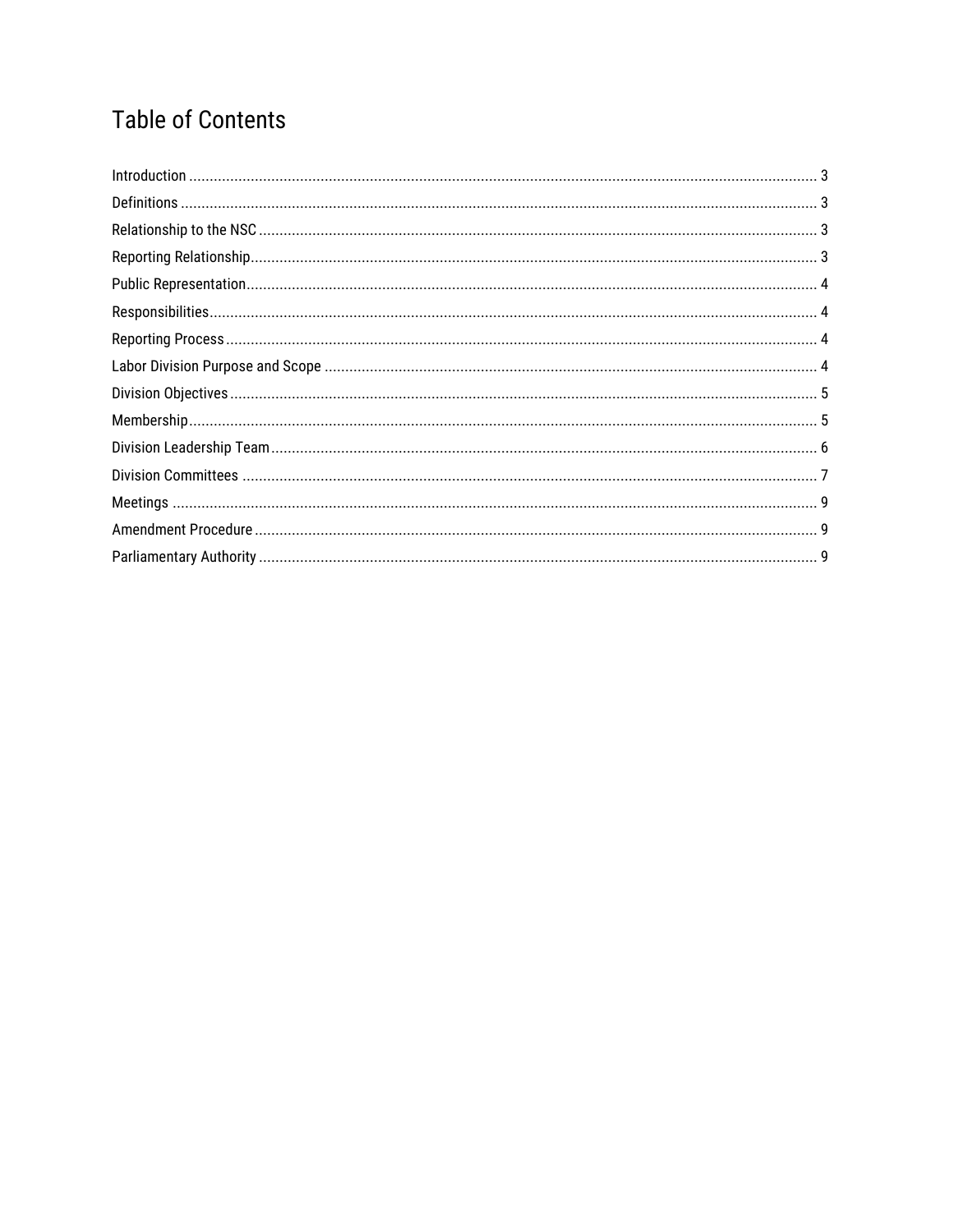### <span id="page-2-0"></span>1. Introduction

The National Safety Council (NSC) saves lives, from the workplace to anyplace. The Board of Directors provides governance and oversight for the organization and operates according to the National Safety Council Charter, Constitution and Bylaws. According to the Councils Bylaws, the Divisions exist as a group of volunteers with shared safety interests.

National Safety Council has a sustained commitment to the Division Structure and Membership. As such, the Council will provide resources, to support the overall success of the Division provided the Division's plans and actions demonstrate active engagement in the goals of the Council.

The Divisions shall conform to and be governed by National Safety Council Charter, Constitution, Bylaws, Standards and Procedures, Practices and Protocols, and policies of the Council. The purpose of this document is to provide clarification for areas not specifically covered by Council Bylaws or the Standards and Operating Procedures. In the event of a conflict between Council Bylaws and the Division Operating Procedures, National Safety Council Bylaws shall take precedence.

## <span id="page-2-1"></span>2. Definitions

2.1.Division

A group of volunteers with shared safety interests and approved as a Division by the Board of Directors.

2.2.Division Leadership Team

The combined elected Leadership of the Divisions, along with NSC Staff members as assigned, comprise the Division Leadership Team.

2.3.Meeting

A Division or Division Committee meeting, whether in-person, virtual, or a combination thereof, that discusses strategy and determines initiatives of the Division.

2.4.Committee

A subset of a Division that addresses ongoing needs of the Division. Committee leads report directly to Division Leadership and activities are part of the goals of the Division.

2.5.Task-Force/Ad-hoc Committees

A short-term group addressing a specific need. Task-forces are created when necessary to complete specific, short-term activities. Activities are usually complete within six months.

2.6.Quorum

A simple majority of any committee or deciding body, not to be less than one more than 50% of membership, unless otherwise specified.

- <span id="page-2-3"></span><span id="page-2-2"></span>3. Relationship to the NSC
	- 3.1.Reporting Relationship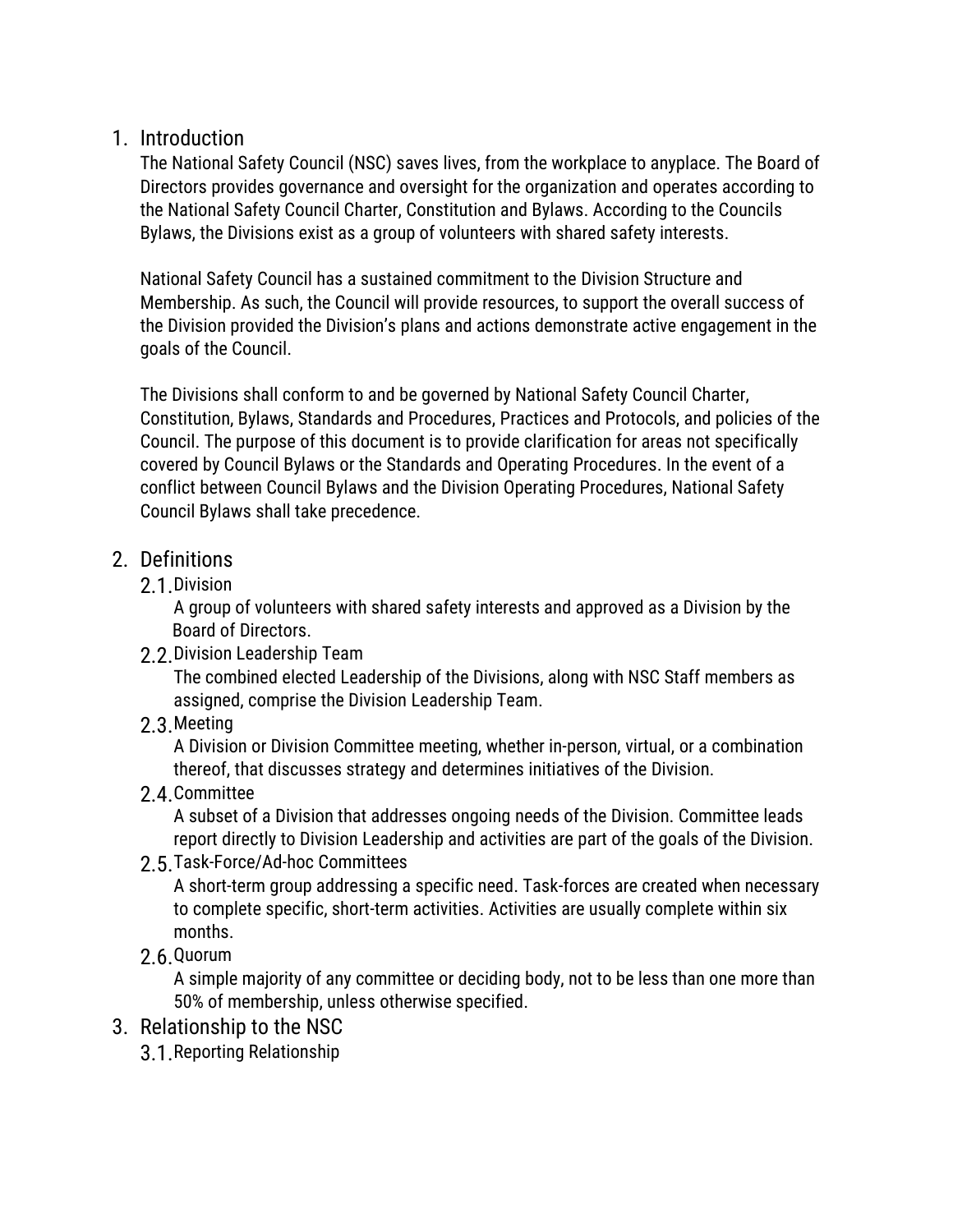Each Division section shall follow the NSC Division Operating Procedures. These Operating Procedures shall outline the expectations for meetings and engagement, creation and use of Committees and Sections. Unless otherwise approved by the Delegates, all Divisions will adopt these Operating Procedures and submit position descriptions for Appendices for approval by the Delegate Chair(s). Once approved, these will be submitted to the Corporate Secretary.

<span id="page-3-0"></span>3.2.Public Representation

No Division, Section or Committee, or member thereof, may represent the Division, Board of Directors or the Council on any policy matter at any public hearing, public or private meeting, interview or broadcast unless approved and/or requested by the President & CEO or the Chair of the Board of Directors.

- <span id="page-3-1"></span>3.3.Responsibilities
	- 3.3.1.Duty of Care

Division members are expected to actively participate in organizational planning and decision-making and to make sound and informed judgments as a steward of National Safety Council. The duty of care describes the level of competence that is expected of a Division member and is commonly expressed as the duty of care that an ordinarily prudent person would exercise in a like position and under similar circumstances.

3.3.2.Duty of Loyalty

The duty of loyalty is a standard of faithfulness; the Division must give undivided allegiance when making decisions affecting the organization. When acting on behalf of the organization, Division members must put the interests of NSC before any personal or professional concerns and avoid potential conflicts of interest and may never use information gained through his or her position for personal gain.

3.3.3.Duty to Disclose a Conflict of Interest

A conflict of interest exists when a person's private or organizational financial interest interferes in any way, or even appears to interfere with the interest of the Council. If a Division member or the organization they represent has a financial interest, ownership or investment interest or a compensation interest or the potential for any of these interests; wherein, the Council has a business transaction or partnership, and their interest is adverse or presents a conflict of interest with the Council, the Member must disclose this information to Chair of the Division and the Divisions staff. Possible conflicts of interest will be brought to the Executive Team for evaluation, who can determine whether the Member should abstain from any pertinent discussion on the pending issues.

<span id="page-3-2"></span>3.4.Reporting Process

The Division shall submit a report of its activities to the Delegates Committee after each Division Business Meeting. The Division Delegates Representatives will include any needed updates in their committee report to the Board at the Board's annual and midyear meetings for Board of Director approval.

#### <span id="page-3-3"></span>4. Labor Division Purpose and Scope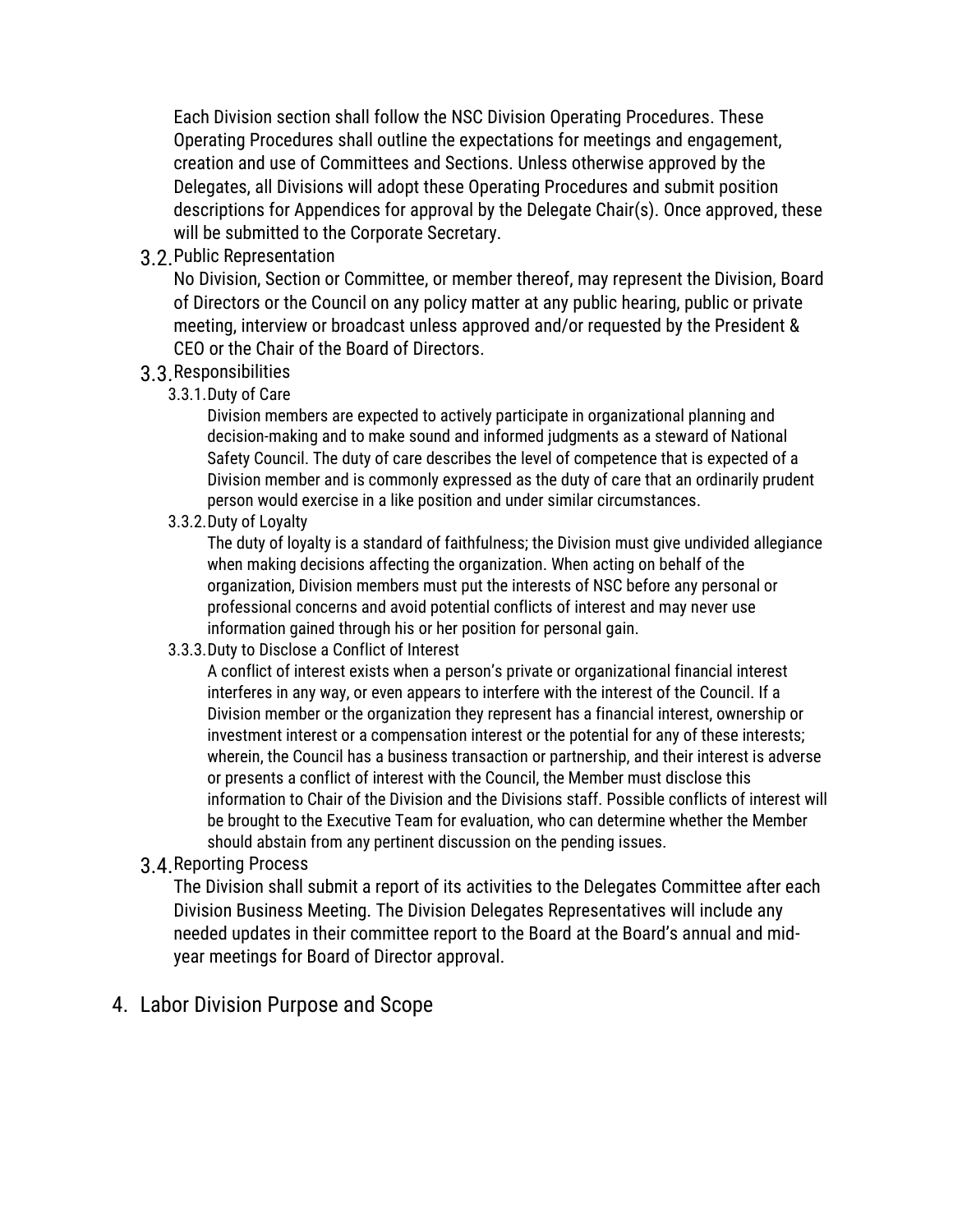The Labor Division ("Division") is authorized by the Constitution and Bylaws of the National Safety Council ("Council"). Its individual Division Policies and Standard Rules and Regulations are described herein, and shall be noted as the Division Operating Procedures.

The Division shall serve as a continuing forum for the Council's mission for all workers and their families. It shall serve as a medium for exchange of information, collaboration and education on safety topics and for planning within the Organized Labor, Health and Safety movement and to be shared with all other Divisions of the Council.

<span id="page-4-0"></span>4.1. Division objectives include to:

- Seek support from the Council, Private Associations and Public Agencies in order to institute programs to effect significant reductions in workplace incidents, injuries and illnesses and improved overall health
- Help implement the real acceptance by every employer of their primary responsibility for health and safety
- Encourage labor organizations to prioritize safety, and insist that workers under their charge or jurisdiction use safe and healthful methods on and off the job

4.2.The Division will:

- Serve as a forum to encourage and promote activities of Labor Organizations leading to the improved safety and health of their members and families, on and off the job site
- Cooperate with other members of the Council on matters of common interest

#### <span id="page-4-1"></span>5. Membership

The membership of the Division consists of Representatives from International Unions, National Unions, Local Central Union bodies, Local Unions, Trade Councils and representatives of Governmental Departments, Federal, State, and Provincial, dealing with Organized Labor's Interest in Safety and Health.

Labor Division membership requires:

- Individual membership in or employed by with a union organization (ex: Local Lodge, District Lodge, International, Central Labor Council, etc.), and
- Be a member of NSC, either by:
	- $\circ$  Membership in a member organization
	- o Individual membership
	- o Employee of an NSC member, or
- Serve as a Labor Liaison with OSHA
- Be an Honorary Life Member
- 5.1. Active Membership

To be considered an active member, applicants:

- Must attend at least one Labor Division meeting, virtually or in person, within a two year period
- Be committed to the mission and purposes of the Council, and shall actively seek new participants
- 5.2. Honorary Life Membership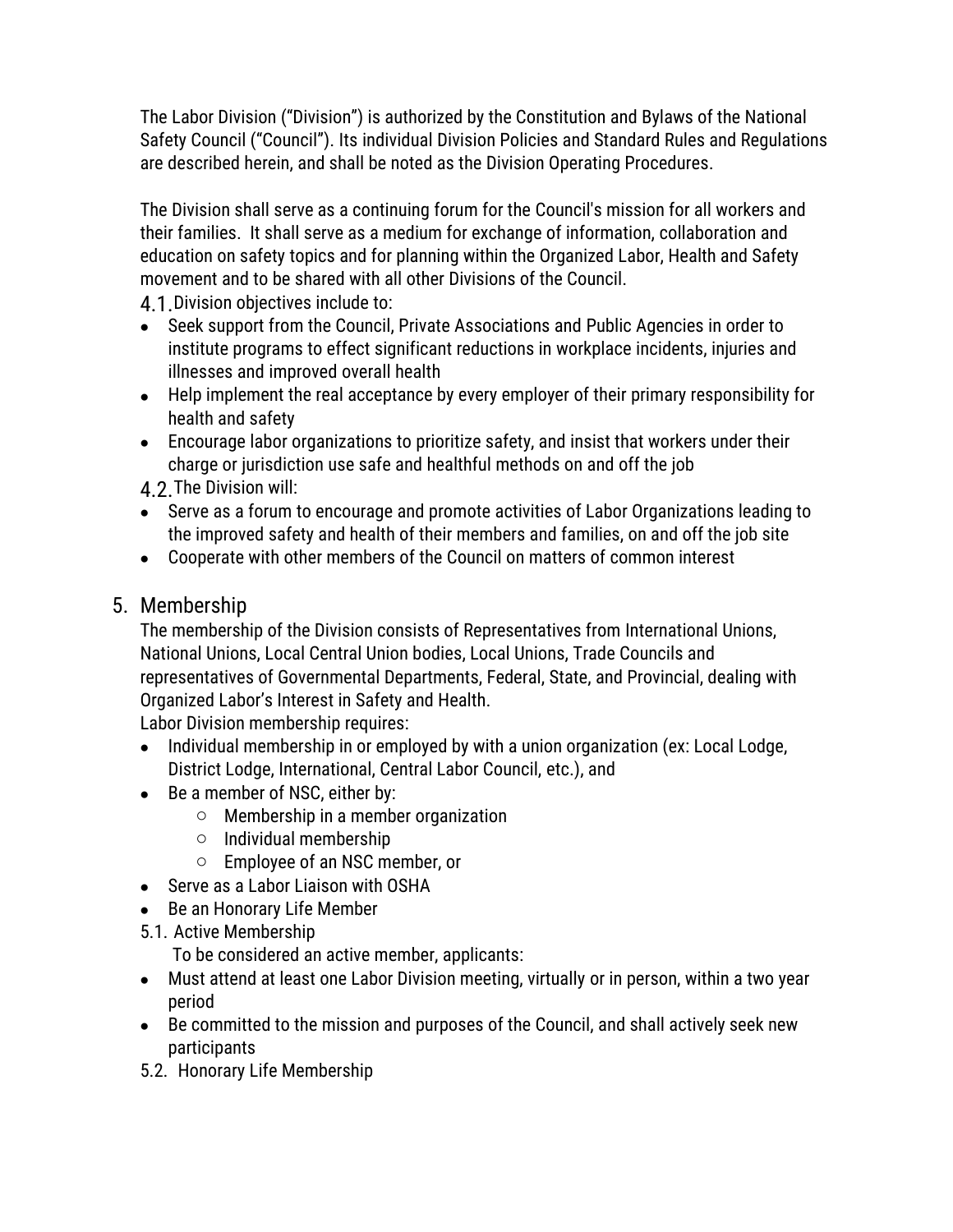Honorary Life Membership in the Division shall be granted by the Council in recognition of outstanding injury/illness prevention services to the Division. Persons selected as Honorary Life members shall have demonstrated outstanding efforts on behalf of the Division and the Council in their stated objectives, having contributed to the work of the Division by outstanding leadership, counsel, and service. Candidates for such recognition shall be presented to the Award Committee, then the NSC Awards team, and will have been an Executive Committee member or have been an officer of the Division.

Approved candidates will be presented with an Honorary Life Membership Certificate during suitable ceremonies at the annual fall meeting of the Labor Division, and will be provided no-cost meeting registration for Division meetings, but will no longer be considered an active member with respect to voting privileges.

5.3. Membership Process

The Membership Committee will approve applicants after verification of qualifications. When feasible, the Membership Committee will introduce newly approved members at the Committee report out to the body during a Division meeting. Membership is active until the member no longer meets the qualifications as outlined above.

- 5.4. The Division will have 25 or more active members as defined above.
- <span id="page-5-0"></span>6. Division Leadership Team

The Division is guided by a Chair and a Vice-Chair, Secretary and Vice-President for the Division. The immediate past Chair shall serve as Secretary of the Division. The Chair and the Vice-Chair of the Division shall be elected in accordance with the Nominating Committee Procedures, Section 9.2.3. The term of office shall be (2) two years.

6.1.Chair of the Division

The duties of the Chair shall be to:

- Assume responsibility for holding meetings when deemed necessary
- Prepare agendas for such meetings
- Preside at all Division Executive Committee and Division meetings
- Be responsible for the proper functioning and welfare of the Division
- Appoint all committees, committee Chairs, and Vice-Chairs
- Create additional committees as becomes necessary
- Act as ex-officio member of all committees, with the exception of the Nominating Committee

6.2.Division Vice-Chair

The duties of the Vice-Chair shall be to assist the Chair in directing the activities of the Division. In the absence of the Chair, the Vice-Chair will preside at all meetings normally chaired by the Chair. In addition, the Vice-Chair will:

At the order of the Chair, call regular or special meetings of the Division or its committees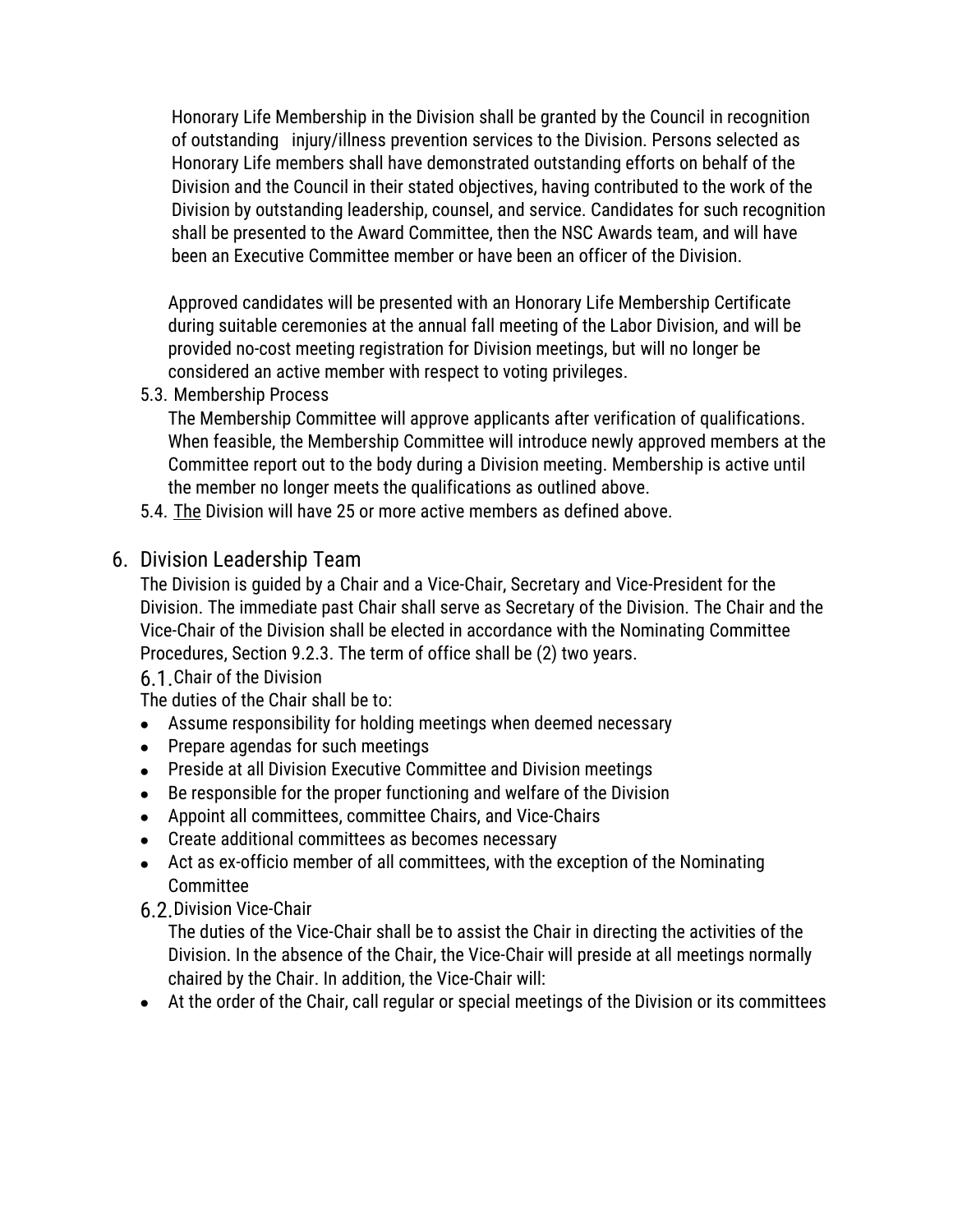- Confer with the Division Chair to prepare an agenda for each meeting, and to keep attendance record of Division members
- 6.3.Division Secretary

The duties of the Division Secretary shall be to:

- Receive from the past Secretary all files and data pertaining to this office.
- With the assistance of NSC assigned Staff, take minutes and maintain records of all Division meetings
- Prepare and distribute copies of minutes, reports, and other pertinent data to members of the Division
- At the order of the Chair, call regular or special meetings of the Division or its committees
- Confer with the Division Chair to prepare an agenda for each meeting, and to keep attendance record of Division members
- 6.4.Vice-President for the Division

The Vice President of the Division shall serve a two year term. The duties of the Vice President for the Division shall be to Chair the Nominating Committee, act as the Liaison for the Division to the Delegates Committee.

## 7. Council Board of Directors and Delegates Committee

The National Safety Council is governed by a Board of Directors, as appointed and elected by the terms of the Council by-laws. The Delegates Committee is populated by nominated and appointed members, regulatory agency representatives, and other subject-matter experts. All Division leadership team members are encouraged to apply to be a Delegate and serve a twoyear term.

## <span id="page-6-0"></span>8. Division Committees

More information on each committee can be found in the Division Handbook.

- 8.1. Executive Committee
	- 8.1.1.Composition

The Division Executive Committee shall consist of all active past Vice Presidents for the Labor Division, the current Vice President for the Division, Chair and Vice-Chair of the Division, active past Division Chairs, labor members of the Council's Board of Delegates and the Board of Directors, Division Committee Chairs and Vice-Chairs (having a voice but no vote). Votes without a quorum present will be non-binding.

#### 8.1.2.Duties

- 8.1.2.1. Meet twice a year in conjunction with each biannual Division meeting. Handle Division business between regular Division meetings, either virtually or in-person.
- 8.1.2.2. Coordinate the work of all Division Committees.
- 8.1.2.3. In the event of vacancies among the Division Officers, the Executive Committee, based on the recommendation of the Nominating Committee, shall fill such vacancies. In the event a vacancy occurs in the office of Division Chair, the Vice-Chair shall take office and a new Division Vice-Chair shall be appointed until elected by membership.
- 8.2. Nominating Committee
	- 8.2.1.Composition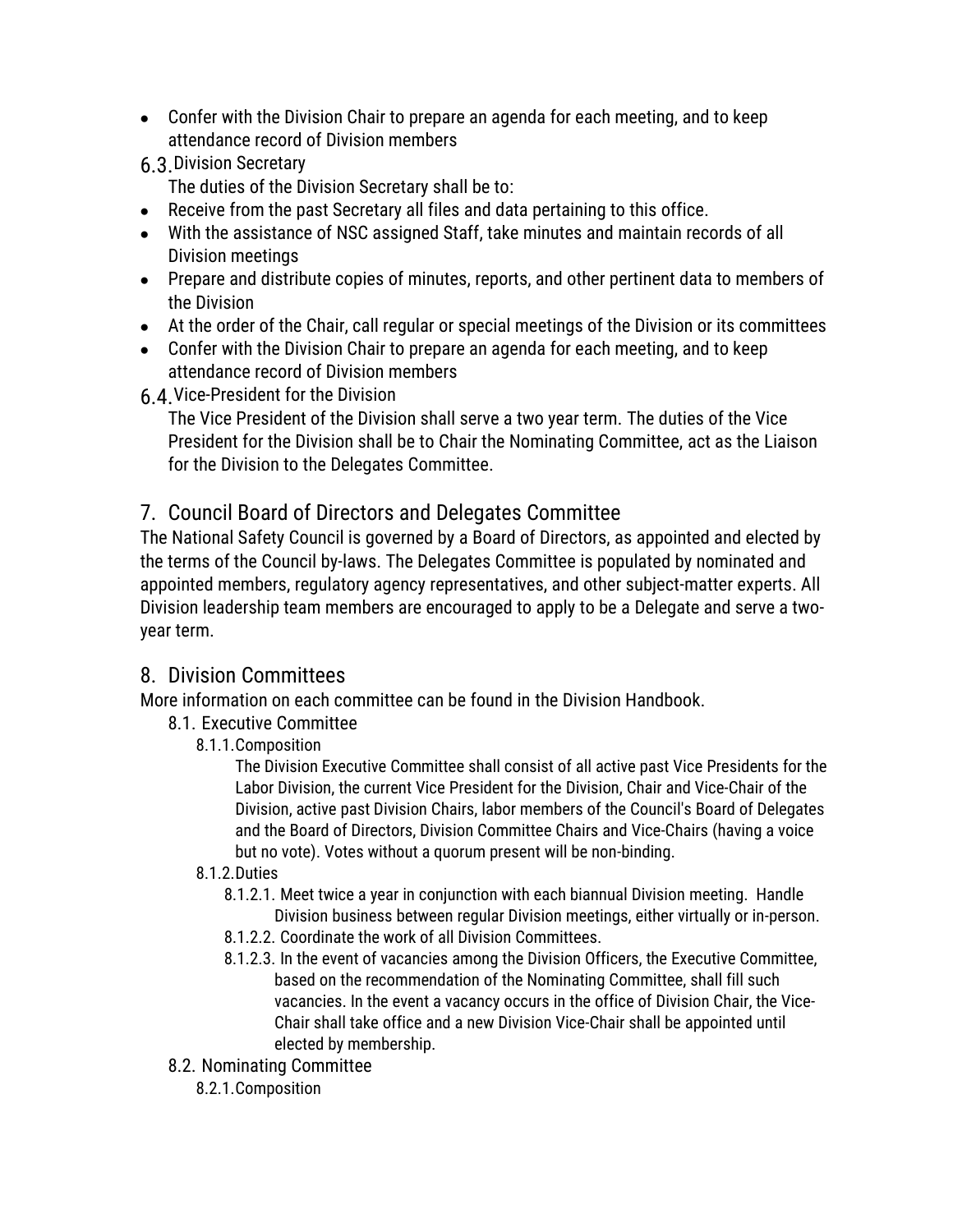The Nominating Committee shall be appointed by the Division Chair and approved by the Executive Committee, with the Vice President for Labor acting as the Committee Chair. Those to serve on this committee shall be taken from all past Division Chairs and past Division Vice Presidents. The Committee shall not exceed nine in number. A quorum of three (3) attendees must be present, virtually or in-person, for the Committee to take action.

8.2.2.Duties

The duties of the Nominating Committee shall be to recommend for nomination, the bestqualified candidates for:

- Division Chair
- Division Vice-Chair
- Vice President of the Division
- Mid-term vacancies as defined above
- Delegate Representatives

The Committee recommends Labor Division members to serve as a Delegate on the Delegate Committee of the Board of Directors to the Council Staff. All Delegates Committee nominees must complete an application form and be approved by the Board of Directors every two years to be considered, including the Chair and Vice-Chair. These recommendations should be determined prior to the Spring Meeting of the Division for review and recommendation to the Executive Committee, as well as the Division.

8.2.3.The nominated Division Leadership Team will be brought to the Division membership for ratification.

#### 9. Administrative, Special Interest and Professional Interest Committees

The following committees will constitute the remaining committees of the Labor Division, with the rules and responsibilities described in the Labor Division Handbook.

- 9.1. Administrative Committees
	- 9.1.1.Awards
	- 9.1.2.Membership
	- 9.1.3.Operations Plan and Council Policy
	- 9.1.4.Program Planning
	- 9.1.5.Welcoming
- 9.2. Special Interest Committees
	- 9.2.1.Community Services/Public Safety and Health
	- 9.2.2.Ergonomics Safety and Health
	- 9.2.3.Government, Labor Agencies and Standards
	- 9.2.4.Promotion of Training and Education in Safety and Health
	- 9.2.5.Senior Safety Advocates
	- 9.2.6.Troubled Worker Safety and Health
- 9.3. Professional Interest Committees
	- 9.3.1.Construction Safety and Health
	- 9.3.2.Occupational Driver Safety and Health Committee
	- 9.3.3.Occupational and Environmental Health